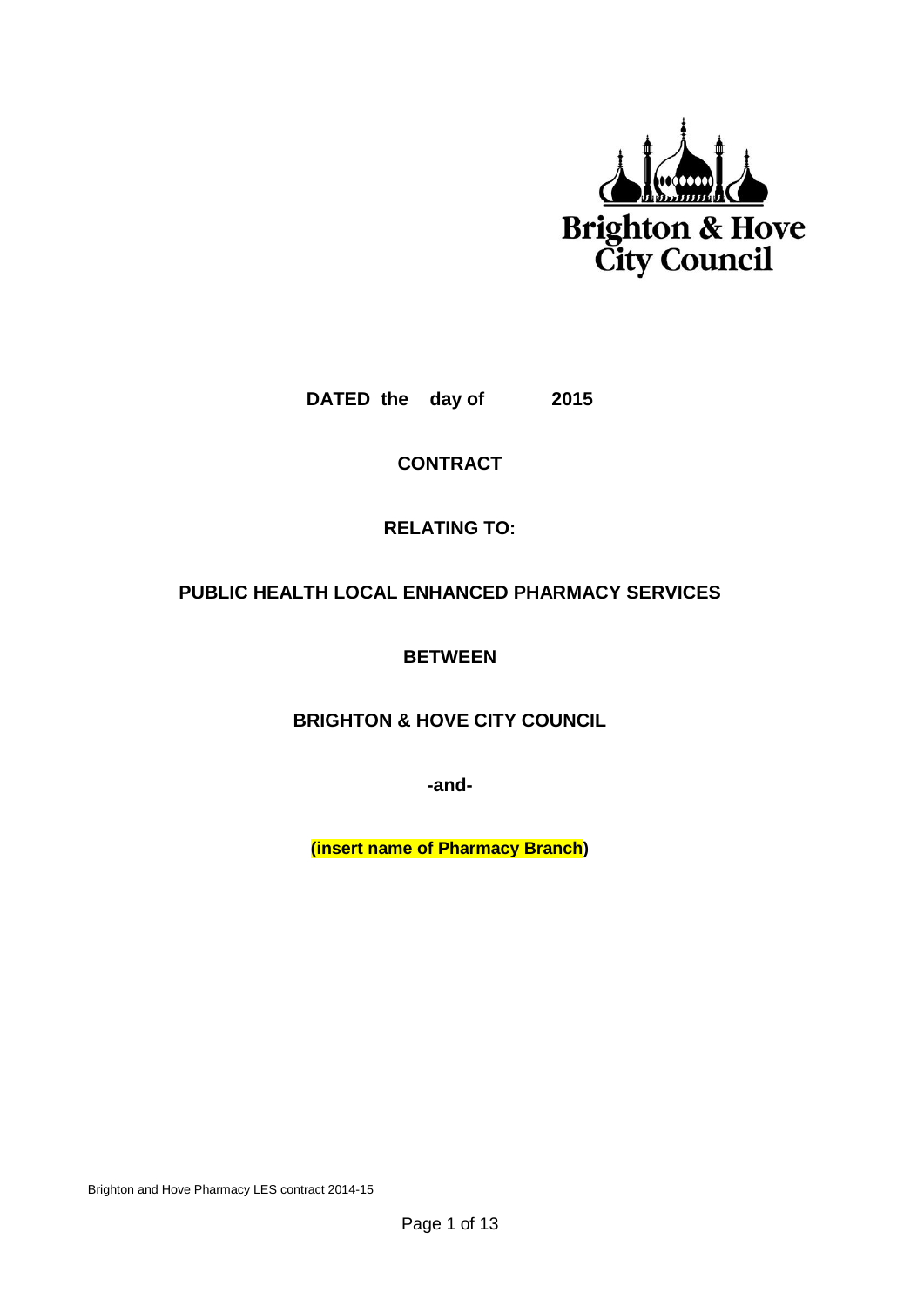**DATED 2014**

**BRIGHTON & HOVE CITY COUNCIL**

**and**

**(insert name of pharmacy branch)**

**\_\_\_\_\_\_\_\_\_\_\_\_\_\_\_\_\_\_\_\_\_\_\_\_\_\_\_\_\_\_\_\_**

**\_\_\_\_\_\_\_\_\_\_\_\_\_\_\_\_\_\_\_\_\_\_\_\_\_\_\_\_\_\_\_\_**

# **C O N T R A C T**

**relating to:**

**PUBLIC HEALTH LOCAL ENHANCED PHARMACY SERVICES**

Director of Public Health Brighton & Hove City Council Room G24 King's House Grand Avenue HOVE BN3 2LS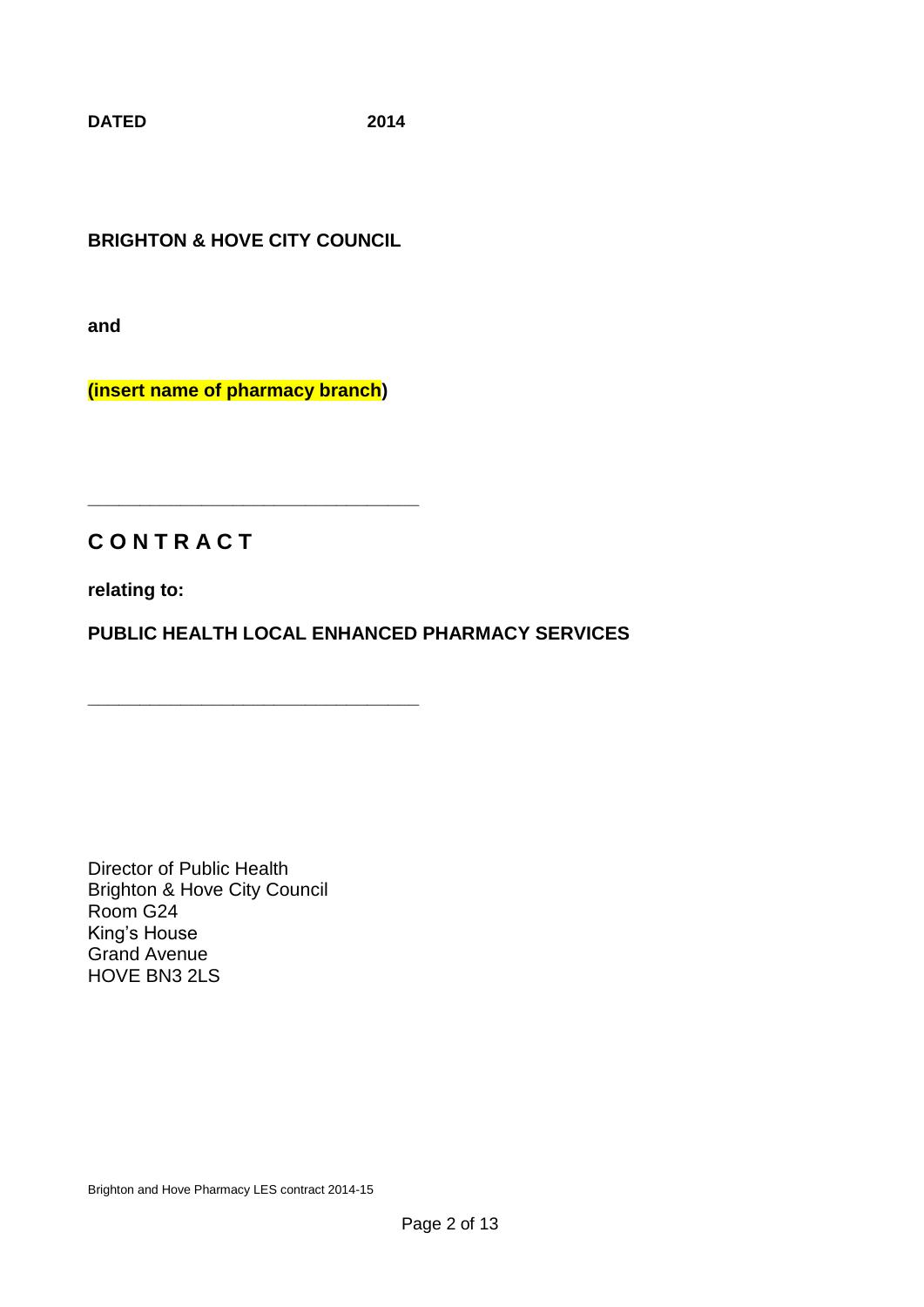#### **THIS AGREEMENT** is made the day of **2014**

#### **BETWEEN**

**BRIGHTON AND HOVE CITY COUNCIL** of King's House, Grand Avenue, Hove East Sussex, BN3 2LS ("the Council"); and

**[ insert NAME OF PHARMACY ]** (Registered Company Number [ ……… ]) whose registered office is at  $\sqrt{ }$  enter main address  $\sqrt{ }$  ("the Provider") together known as "the Parties"

#### **BACKGROUND**

- (A) The Council must exercise a number of health service functions set out in section 2B of the NHS Act 2006 and the Local Authorities (Public Health Functions and Entry to Premises by Local HealthWatch Representatives) Regulations 2013. In order to satisfy these obligations the Council wishes to secure the provision of the Services and the Provider wishes to provide the Services.
- (B) The Parties have agreed for the Provider to provide the Services in accordance with the terms and conditions of this Contract.

## **IT IS HEREBY AGREED AS FOLLOWS**

#### **1. DEFINITIONS AND INTERPRETATION**

The definitions and rules of interpretation in this clause apply in these conditions:

| "Commencement   | Means the date on which the Contract commences and shall                                                         |
|-----------------|------------------------------------------------------------------------------------------------------------------|
| Date"           | mean the 1 <sup>st</sup> April 2014;                                                                             |
| "Competent      | Means any body or authority with responsibility or authorised                                                    |
| Body"           | to issue recommendations, guidance and/or codes of                                                               |
|                 | practice to providers of Services, which those providers must                                                    |
|                 | comply with or, as a minimum, be aware of,                                                                       |
| "Contract"      | means the contract between the Provider and the Council                                                          |
|                 | consisting of these conditions, the Purchase Order and the                                                       |
|                 | Specification;                                                                                                   |
| "Council"       | means Brighton and Hove City Council of King's House,                                                            |
|                 | Grand Avenue, Hove, East Sussex, BN3 2LS                                                                         |
| "Fees"          | means the fees to be paid under the Contract to the Provider;                                                    |
| "Premises"      | means the location where the Services are to be performed,                                                       |
|                 | which shall be a safe and suitable environment for patients                                                      |
|                 | and staff and comply with the relevant statutory requirements,                                                   |
|                 |                                                                                                                  |
|                 | legislation and guidance                                                                                         |
| "Services"      | means the services to be provided as specified in the                                                            |
|                 | Specification and shall include any materials, articles and                                                      |
|                 | goods to be provided;                                                                                            |
| "Specification" | means the documents provided by the Council prior to the                                                         |
|                 | Commencement Date detailing the required specifications of                                                       |
|                 | the Services                                                                                                     |
| "Term"          | means the period of twelve calendar months from the<br>Commencement Date for which the Service is to be provided |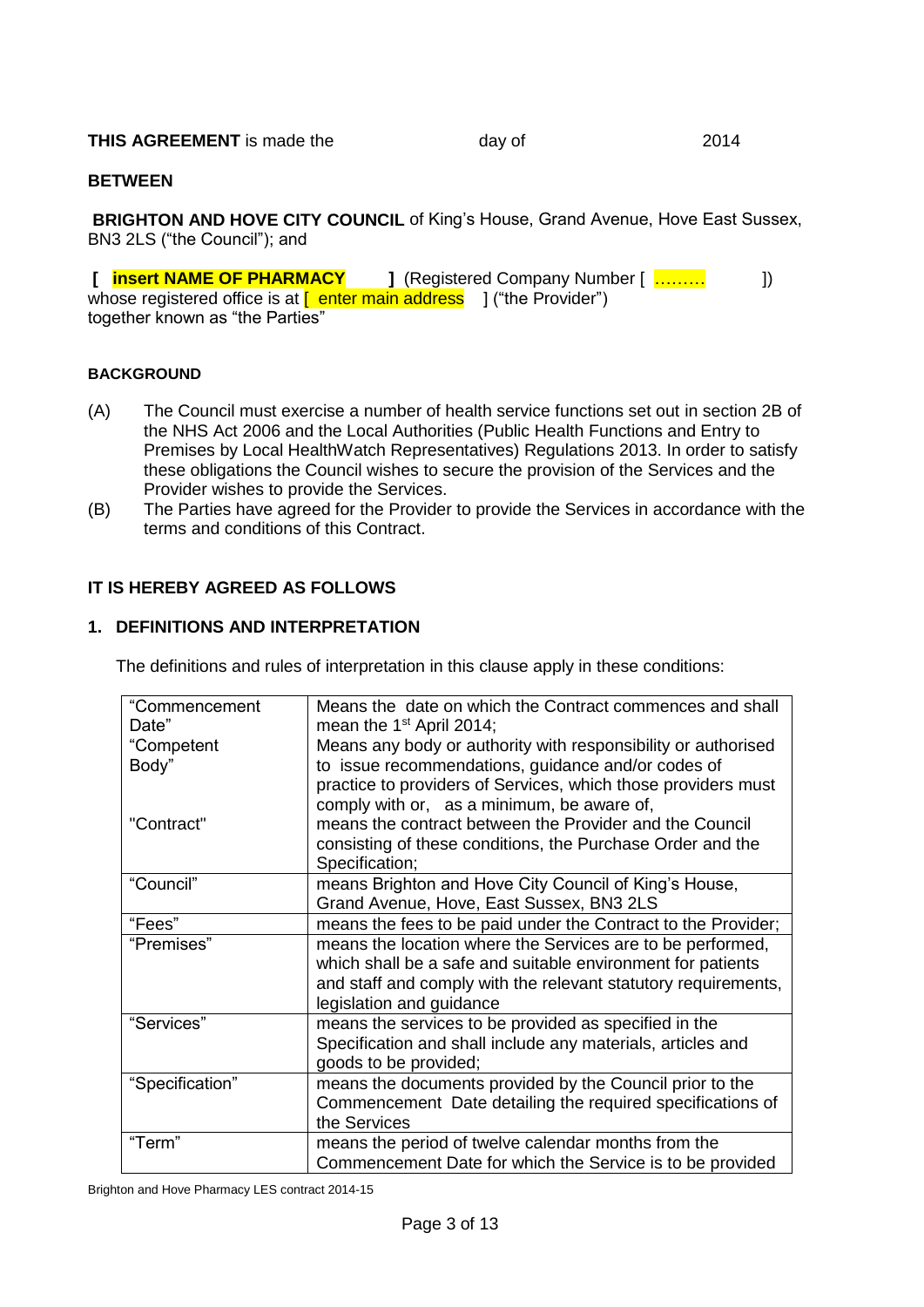## **2. APPLICATION OF TERMS**

These conditions are the Council's terms and conditions which will govern the Contract between the Council and the Provider to the entire exclusion of all other terms and conditions unless any other contract terms have been agreed between the Parties in writing.

#### **3. PROVISION OF SERVICES**

- 3.1 The Provider confirms that they have understood the nature and extent of the Services to be carried out and have satisfied themselves that they can provide the Services at the Premises for the Term at all times in accordance with the Specifications.
- 3.2 The Provider must carry out the Services in accordance with the Law and good clinical practice and must, unless otherwise agreed (subject to the Law) with the Council in writing:
	- 3.2.1 Comply, where applicable, with the registration and regulatory compliance requirements of Care Quality Commission (CQC) and any other regulatory body;
	- 3.2.2 Respond, where applicable, to all requirements and enforcement actions issued from time to time by CQC or any other regulatory body;
	- 3.2.3 Consider and respond to the recommendations arising from any audit, death, serious incident report or patient safety incident report;
	- 3.2.4 Comply, where appropriate, with the recommendations issued from time to time by a Competent Body;
	- 3.2.5 Comply, where appropriate, with the recommendations from time to time contained in guidance and appraisals issued by the National Institute for Clinical Excellence (NICE); and
	- 3.2.6 Respond to any reports and recommendations made by the local HealthWatch body.
- 3.3 The Provider warrants and undertakes to the Council that they:
	- will exercise in the performance of the Services a level of skill, care and diligence reasonably to be expected of an appropriately qualified and competent Provider experienced in performing like services;
	- shall devote such time as is required in order to fulfil their duties under the Contract;
	- shall comply with all reasonable and lawful directions given to them under the Council's authority; and
	- shall complete the Services in accordance with this Contract.
- 3.4 The Provider shall not (and shall procure that the Provider's agents and employees do not) say or do anything that might lead any other person to believe that the Provider is acting as the Council's agent; and nothing in this Contract shall impose any liability on the Council in respect of any liability incurred by the Provider to any other person. This condition shall not be taken to exclude or limit any of the Council's liability to the Provider that may arise by virtue of either a breach of this Contract or any negligence on the Council's part or the Council's staff or agents.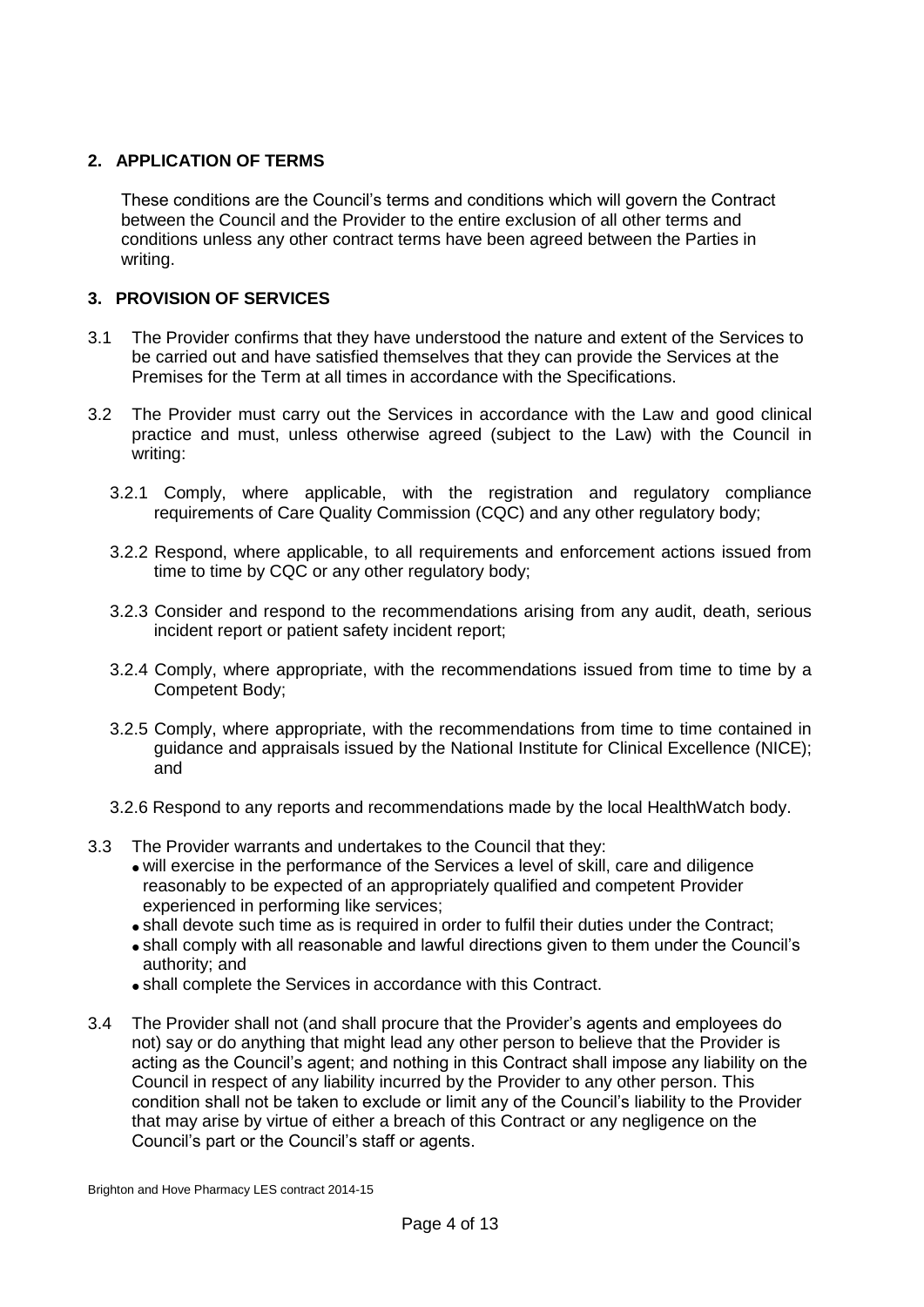- 3.5 The Provider shall ensure that the Services are at all times performed at the Premises in accordance with the legislation and guidelines persisting at the time and that best practice is followed in the manner in which the Services are delivered, and the Provider shall ensure that there is at all times appropriate procedures in place to ensure that there is no deviation from best practice.
- 3.6 The Provider shall have in place at all times appropriate procedures to protect clients and other service users in the provision of the Services, and in particular where appropriate in the case of **Serious Untoward Incidences (SUIs),** Providers shall in the provision of the Service, follow a formal SUI procedure in the event of a notifiable incident related to the service. Each Provider shall have its own SUI protocol and ensure that all personnel are aware of their responsibilities and what to do in such an event.
- 3.7 Representatives of the Council shall have the right to visit the Premises at any reasonable time, having regard for the provision of services and patients' right to privacy and dignity.
- 3.8 The Provider shall at all times maintain the Premises in a suitable condition for the provision of the Services, for patients and personnel.

#### **4. THE PROVIDER'S PERSONNEL**

- 4.1. The Provider shall employ sufficient suitably qualified personnel to ensure that the Services are provided in accordance with the Specification including (without limitation) during periods of absence of some members of its personnel due to sickness, maternity leave, holidays, training or otherwise.
- 4.2. The Provider shall ensure that all of their personnel supplied in and about the provision of the Services are qualified, honest, skilled, competent, diligent, trained and experienced in the work which they are to perform in accordance with the Specifications.
- 4.3. The Provider shall adhere to and comply with all legislation and any guidelines and/or codes of practice issued by the Department of Health, the CQC and the Council in the provision of the Services.
- 4.4. The Provider's personnel shall at all times be appropriately insured to carry out the duties set out in the Specifications.
- 4.5 With regard to the Provider's personnel, including but not limited to full time, part time, temporary, permanent and voluntary personnel and sub-contractors and agents engaged in the provision of the Services ("the Provider's Personnel") the Provider undertakes as follows:

4.5.1 to ensure that the Provider's Personnel are Police checked in accordance with the Legislation (including but not limited to the Protection of Freedoms Act 2012 and the Care Standards Act 2000)

4.5.2 to ensure all such staff have current enhanced Disclosure and Barring Service ("DBS") disclosure for regulated activity in accordance with the Protection of Freedoms Act 2012, Protection of Children Act 1999 and Section 42 of the Education Act 2002 and/or Protection of Vulnerable Adults Scheme and that checks are carried out in accordance with the Legislation and the Secretary of State's Code of Practice under section 122 of the Police Act 1997 and any amendment thereof;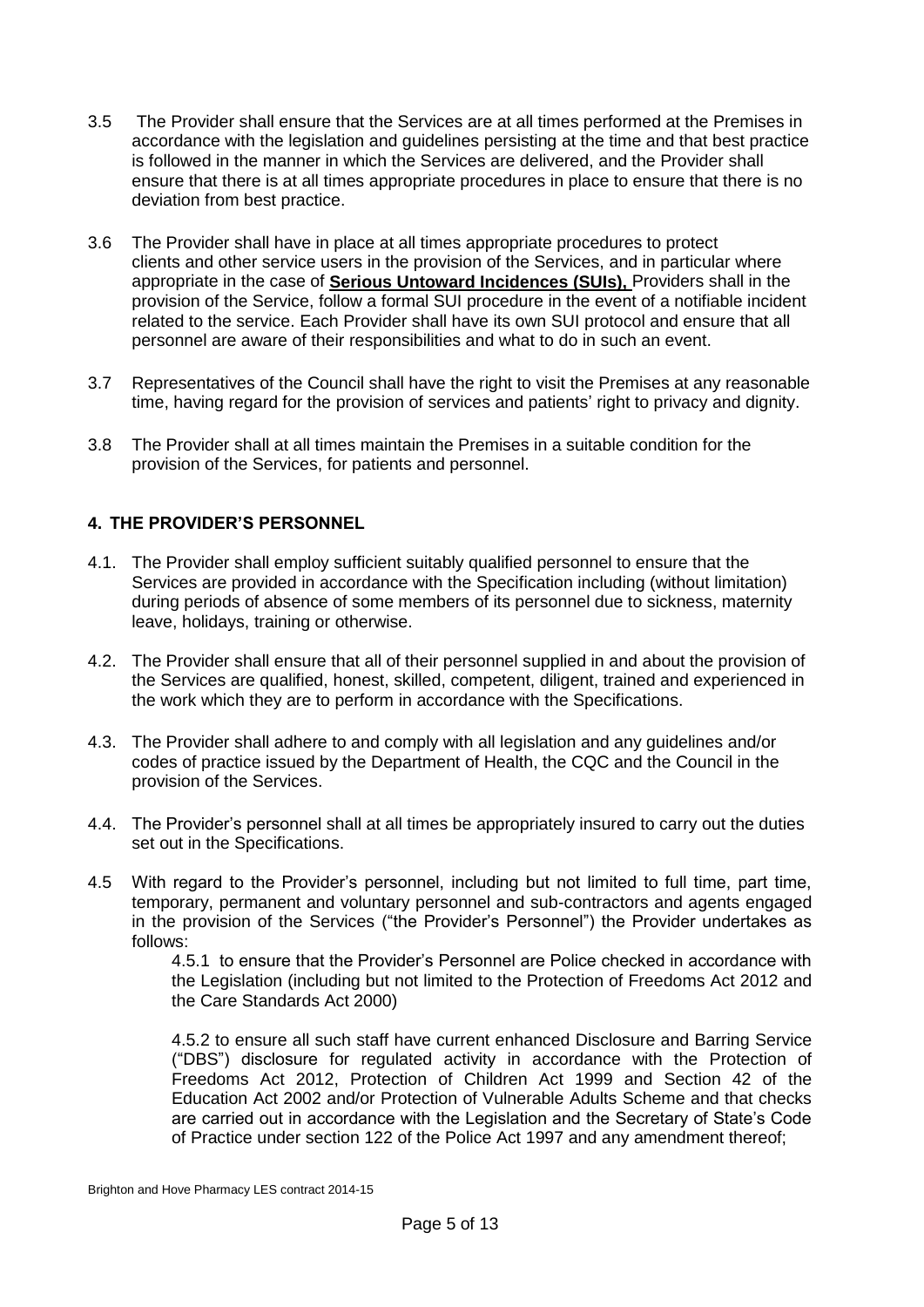4.5.3 DBS checks carried out for the Provider will be accompanied by written confirmation from the DBS that:

4.5.3.1 the Provider is either registered for the Services for the purposes of initiating police checks or confirmation that the Provider has used an umbrella body which is registered for the services; and

4.5.3.2 the check carried out must result in an Enhanced CRB Certificate of Disclosure;

4.5.4. DBS checks in connection with the Services provided under this Contract will be initiated to obtain the highest level of disclosure available from the DBS (including the Enhanced Certificate of Disclosure) in respect of all the Provider's Personnel or other persons who may work with, give support to or otherwise have substantial contact with children and/or vulnerable adults;

4.5.5 to comply with the requirements in relation to safeguarding operated by the DBS and ensure that all of the Provider's Personnel with unsupervised access to children and/or vulnerable adults are registered and checked as required;

4.5.6 to ensure that all of the Provider's Personnel who have lived or worked abroad for more than 3 months in the last 5 years obtain a Certificate of Good Conduct acceptable to the Council, or similar appropriate document, showing that the individual has not been convicted of any act which would render them inappropriate to work with children and/or vulnerable adults;

- 4.6 If owing to the nature of the Services the Provider's Personnel are exempt from the application of Section 4 (2) of the Rehabilitation of Offenders Act 1974 by virtue of the Rehabilitation of Offenders Exception (Amendment) Order 1986, the Provider undertakes it will ensure that all the Provider's Personnel engaged in the provision of the Services shall provide information in accordance with the said Act and Order in relation to convictions which would otherwise be spent under the provisions of the said Act.
- 4.7 The Provider shall indemnify the Council against all claims, proceedings, liabilities, losses, costs, damages and expenses howsoever incurred by the Council as a result of any breach of this Clause 4 by the Provider and the Provider's Personnel.
- 4.8 Throughout the Term the Provider undertakes it will:

4.8.1 comply with the Local Safeguarding Adults Board (SAB) and the Safeguarding Children's Board (SCB) Procedures from time to time in place and the link to the websites where they can be accessed is set out here: http://www.brighton-hove.gov.uk/sites/brightonhove.gov.uk/files/downloads/workforce\_development\_asc/comp\_mgr\_guide.pdf http://pansussexscb.proceduresonline.com

4.8.2 have in place its own safeguarding procedures acceptable to the Council which will be made available to the Council and Service Users on demand;

4.8.3 ensure the Provider's Personnel are trained and work in accordance with the Provider's safeguarding procedures at all times including, where required, attendance at SAB and SCB training sessions; and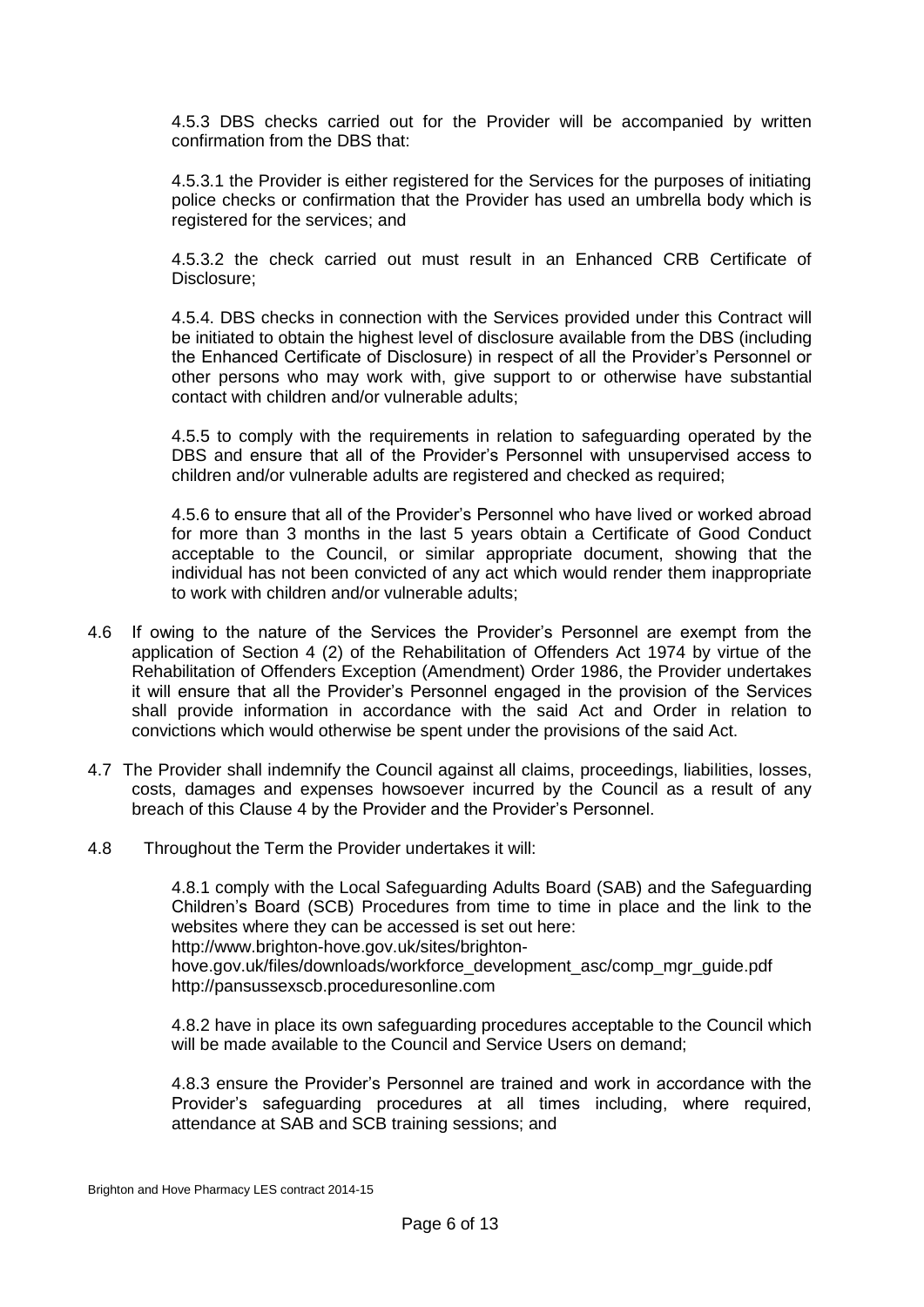4.8.4 where applicable, ensure that all the Provider's Personnel dealing with children on a one to one basis are trained in a method of restraint approved by the Council and receive up-to-date training every three years.

# **5. FEES**

- 5.1. The Fees to be paid for the Services shall be as stated in the Specifications and, unless otherwise so stated, shall be exclusive of any applicable Value Added Tax but inclusive of all other charges.
- 5.2. No variation in the Fees shall be made throughout the Term of the Contract.
- 5.3. The Provider hereby agrees that they shall be solely responsible for payment of all income tax liabilities whatsoever and national insurance or similar contributions in relation to their employee.

## **6. PAYMENT**

- 6.1. The Provider shall provide quarterly reports to the Council in the form agreed containing details including the numbers of clients dealt with and the Fees payable ('the Quarterly Reports') and each report shall include the amount payable stated in pounds sterling  $(E)$ . All Quarterly Reports and claims for payment must be submitted no later than 6 weeks following the end of the quarter for which payment is being claimed e.g. for the quarter  $1<sup>st</sup>$ April –  $30<sup>th</sup>$  June, the Quarterly Report must be submitted no later than the 15<sup>th</sup> August.
- 6.2. Unless otherwise stated in the Contract or the Specification, the Council shall pay the Fees for the Service by BACS (unless otherwise agreed in writing) within 30 days of receipt by the Council of a proper signed Quarterly Report in the form agreed following successful performance of the Service in accordance with the Contract and the Specification.
- 6.3. Without prejudice to any other right or remedy, the Council reserves its right to set-off against its indebtedness to the Provider any debt owed to it by the Provider and any liabilities, damages, losses, costs, charges and expenses which it has incurred as a consequence of any breach by the Provider of this Contract or any other contract with the Council.

## **7. TIME OF PERFORMANCE**

7.1 The Provider shall perform the Services for the Term in accordance with this Contract and the Specification, in a timely fashion.

## **8. VARIATION**

8.1. The Council may instruct the Provider to vary the Services or provide services additional to the Services listed in the Contract or the Specification upon giving one month's notice to the Provider and, if agreed, all such varied and/or additional Services shall be performed in accordance with this Contract.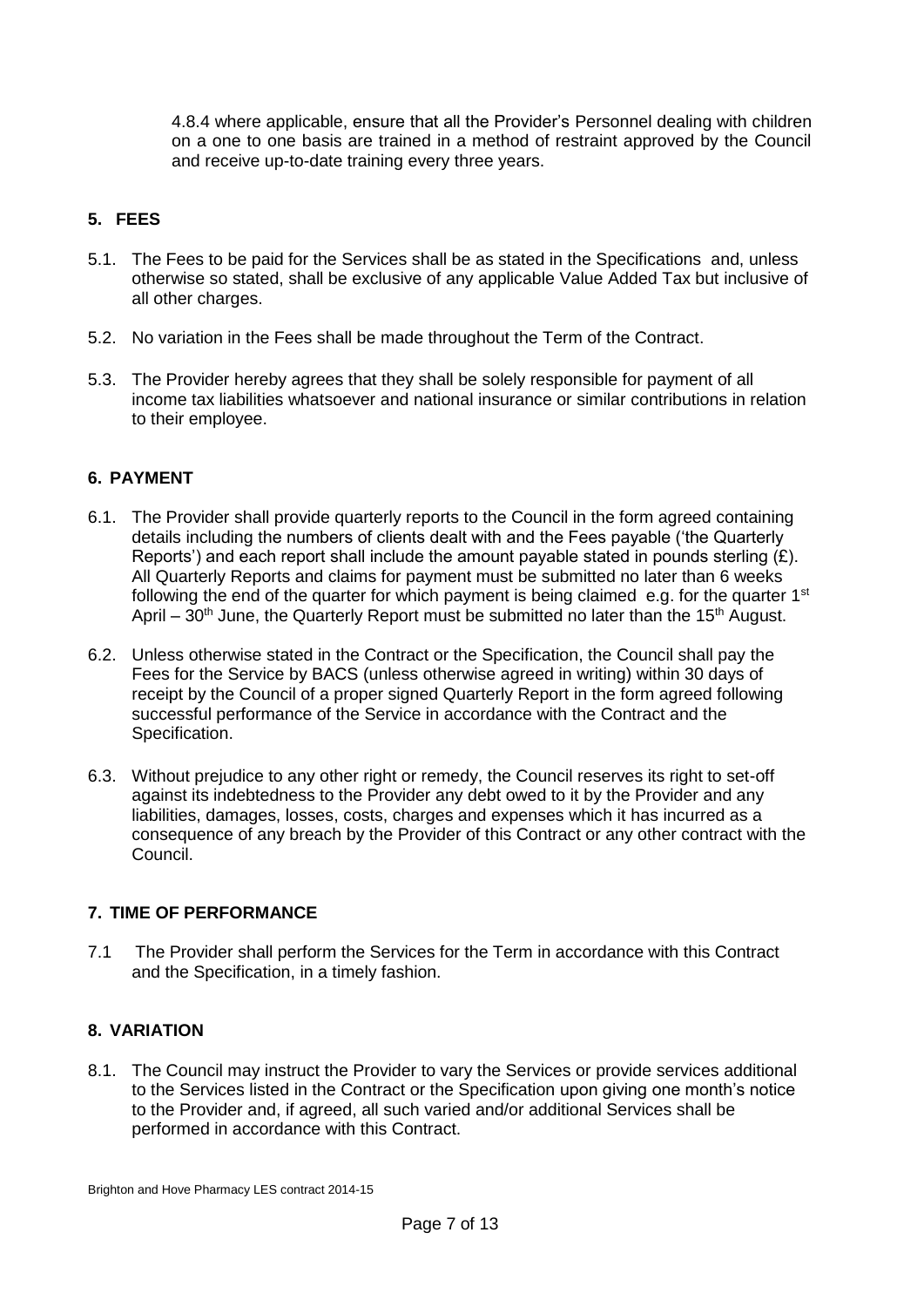- 8.2. If requested by the Council, the Provider shall supply a detailed statement estimating the effects of the varied services on any agreed program, the time implications on performance of the Services and impact on the Fees.
- 8.3. If there is an impact on the Fees, the Parties shall attempt to agree a fair and reasonable adjustment to the Fees and in the absence of any such agreement any change to the Fees shall be calculated by reference to any increase or decrease in the time reasonably and properly spent in the provision of the Services.
- 8.4. The Provider shall not be entitled to any additional remuneration where and to the extent such variation and/or additional services were necessitated, in whole or in part, by any negligence, omission or default by or on the Provider's behalf.
- 8.5. Notwithstanding any other provisions of clause 8, the Provider shall not vary the Services or provide any additional services without prior written instructions from the Council. In the event the Provider does vary the Services or provides additional services, the Council shall not incur any liability for payment of such variation.

## **9. AUDIT AND CORRUPT GIFTS OR PAYMENTS**

- 9.1. The Provider shall keep and maintain records of the previous 2 years expenditure paid by the Council.
- 9.2. The Provider shall not offer or give, or agree to give, to any officers or representative of the Council any gift or consideration of any kind as an inducement or reward for doing or refraining from doing or for having done or refrained from doing, any act in relation to the obtaining or execution of this or any other contract with the Council or for showing or refraining from showing favour or disfavour to any person in relation to this or any such contract. The Provider's attention is drawn to the criminal offences created by the Bribery Act 2010.

## **10. INDEMNITY & INSURANCE**

- 10.1. The Provider shall keep the Council indemnified in full against all direct, indirect or consequential liabilities (all of which include, without limitation, project delays, loss of business, depletion of goodwill and like loss), other liabilities, damages, injury, costs and expenses (including legal and other professional fees and expenses) incurred and/or paid by the Council as a result of or in connection with:-
	- 10.1.1. Any defects in the provision of the Services,, quality or materials;
	- 10.1.2. any infringement or alleged infringement of any intellectual property rights caused by the use or supply of the Services; and
	- 10.1.3. any claim made against the Council in respect of any clinical negligence, liability, loss, damage, injury, cost or expense sustained by Council employees or agents or any third party including service users and clients, to the extent that such liability, loss, damage, injury, cost or expense was caused by, relates to or arises from the Services as a consequence of a direct or indirect breach or negligent performance or failure or delay in performance of the Services under the terms of the Contract by the Provider.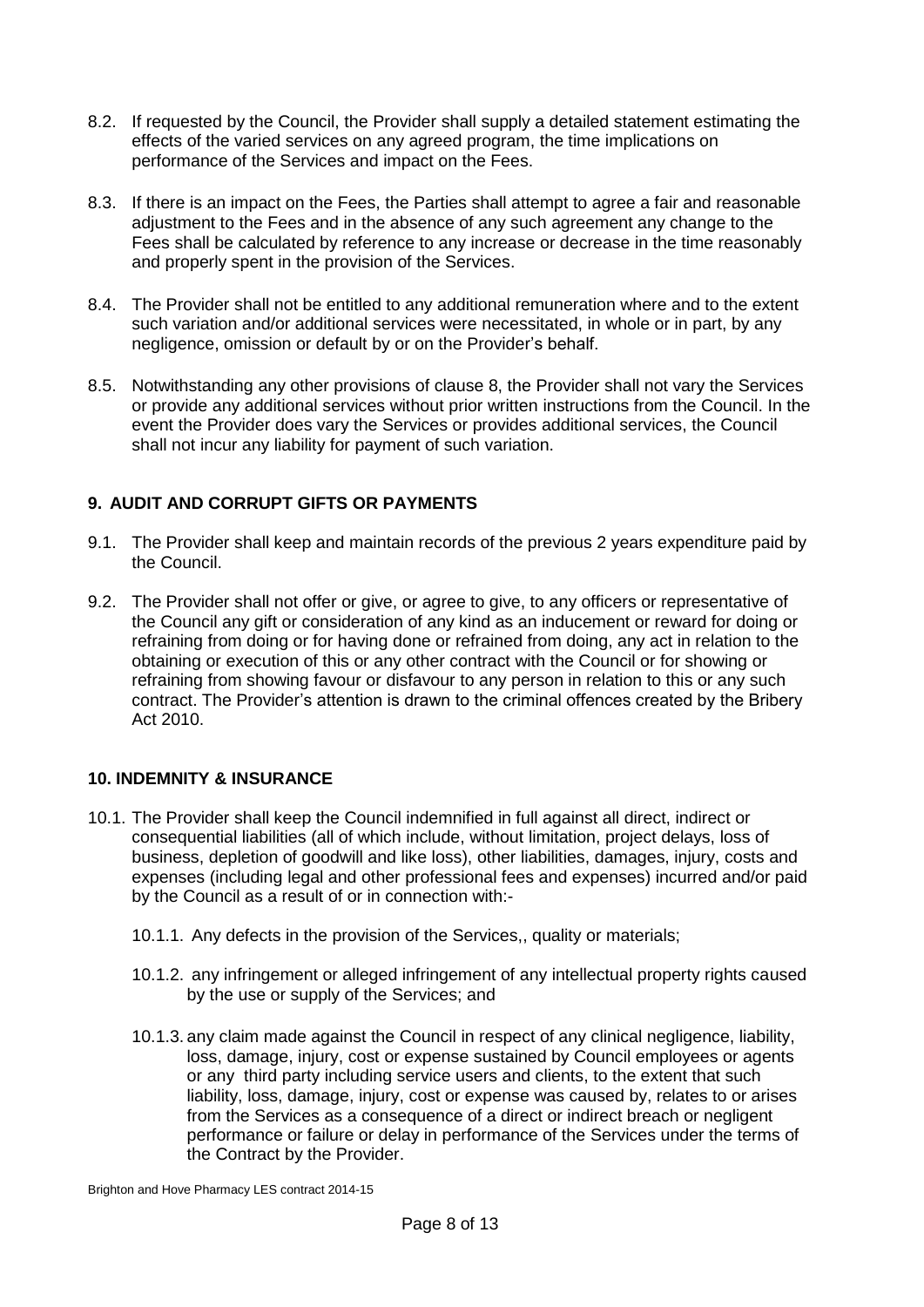- 10.2. The Provider hereby warrants to the Council that the Provider shall have in force all necessary insurance cover for all claims which may arise from any one occurrence or series of occurrences arising out of the provision of the Service including but not limited to public liability insurance with a minimum limit of liability of not less that  $£5.000.0001$  and professional indemnity insurance with a minimum limit of liability of not less that[ £1,000,000.] The Provider undertakes to the Council to maintain all necessary insurance cover during the term of the Contract.
- 10.3. As and when reasonably required to do so, the Provider shall provide the Council with documentary evidence that the insurance required under this condition is in force and is being maintained.

## **11. CONFIDENTIALITY**

11.1. The Provider shall keep in strict confidence all documents, information technical and/or commercial know-how, specifications, inventions, processes and initiatives which are of a confidential nature and have been disclosed to the Provider by the Council or the Council's agents and any other confidential information concerning the Council's business or services which the Provider may obtain or be made aware of, and the Provider shall restrict disclosure of such confidential material to such of the Providers employees or agents as need to know the same for the purpose of discharging the Provider's obligations to the Council and shall ensure that such employees or agents are subject to like obligations of confidentiality as bind the Provider.

## **12. COUNCIL PROPERTY**

12.1. All property, materials, equipment, tools, copyright, design rights or any other forms of intellectual property rights in all drawings, specifications and data supplied by the Council to the Provider or not so supplied but used by the Provider specifically in the development of the Services shall at all times be and remain the Council's exclusive property but shall be held by the Provider in safe custody at the Provider's risk and maintained and kept in good condition by the Provider until returned to the Council and shall not be disposed of other than in accordance with the Council's written instructions, nor shall such items be used otherwise than as authorised by the Council in writing.

## **13. TERMINATION**

- 13.1. The Parties shall be entitled to terminate this Contract in respect of the Services without cause by giving three months written notice to the other to terminate the Contract on expiry of the notice period, in which event the Council shall not be liable for payment for Services performed from the expiry of the notice period, nor be responsible for loss of anticipated profits or any consequential loss.
- 13.2. The Council shall be entitled to terminate the Contract immediately without liability if:
	- 13.2.1. the Provider commits a material breach of any of the terms and conditions of the Contract:
	- 13.2.2. the Provider has a bankruptcy order made against it or has made an arrangement with its creditors or otherwise takes the benefit of any statutory provision for the time being in force for the relief of insolvent debtors or (being a body corporate) has convened a meeting of creditors or enters into liquidation or has a receiver or an administrative receiver appointed or is the subject of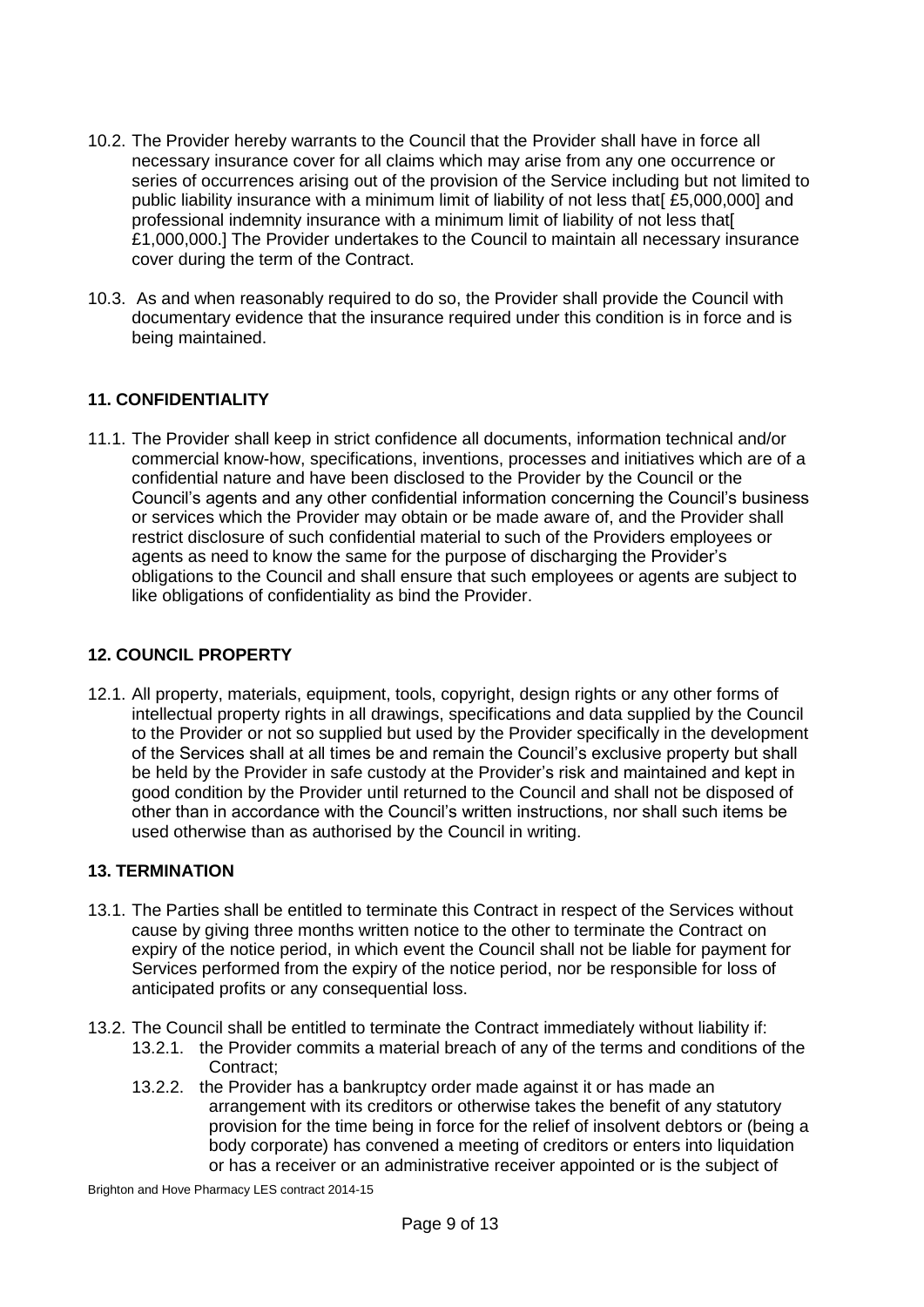similar procedures under the law of any other state or a resolution is passed or a petition presented to any court for the Providers winding up, or for the granting of an administration order, or any proceedings are commenced relating to the Provider's insolvency or possible insolvency;

- 13.2.3. the Provider ceases or threatens to cease to carry on business;
- 13.2.4. the Council reasonably apprehends that any of the events mentioned above are about to occur, or
- 13.2.5. in the Council's opinion the Provider has abandoned the Contract.
- 13.3. Following termination under clause 13, without prejudice to any other rights, the Council shall not be liable to make any further payment to the Provider until the Services have been completed in accordance with the requirements of the Contract, and a final report submitted to the Council in the form agreed. The Council shall be entitled to deduct from any amount due to the Provider any costs incurred by the Council pursuant to any claims under the Contract (including the Council's costs). If the total cost to the Council exceeds the amount (if any) due to the Provider, the difference shall be recoverable by the Council from the Provider.

## **14. SUSTAINABLE PROCUREMENT AND EQUALITIES**

- 14.1. The Council is committed to purchasing sustainable products, works and services wherever possible. The Council will give appropriate weighting to sustainable products, works and services in the purchasing process.
- 14.2. The Provider shall, when working on the Premises, perform its obligations under the Contract in accordance with the Council's environmental policy, which is to conserve energy, water, wood, paper and other resources, reduce waste and phase out the use of ozone depleting substances and minimise the release of greenhouse gases, volatile organic compounds and other substances damaging to health and the environment.
- 14.3. The Provider will perform the services in a manner that gives appropriate regard to the protection of the natural environment. The Provider will comply with all environmentally related legislation and codes of practices relating to the products and services being offered.
- 14.4. The Provider shall not unlawfully discriminate either directly or indirectly on such grounds as race, colour, ethnic or national origin, disability, sex or sexual orientation, religion or belief, or age and without prejudice to the generality of the foregoing the Provider shall not unlawfully discriminate within the meaning and scope of the Equality Act 2010, the Human Rights Act 1998 or other relevant legislation, or any statutory modification or re enactment thereof.

#### **15. DATA SECURITY**

- 15.1. The Provider and the Council shall each comply with their respective obligations under the Data Protection Act 1998, Caldicott Guardian and other applicable statutory provisions or provision of any European directive in respect of data and records containing personal information and confidential patient information.
- Brighton and Hove Pharmacy LES contract 2014-15 15.2. The Provider shall ensure that all data in relation to the Services is securely stored and managed through effective policies, procedures and training. This will include but will not be limited to ensuring all data is password protected, challenging unknown individuals on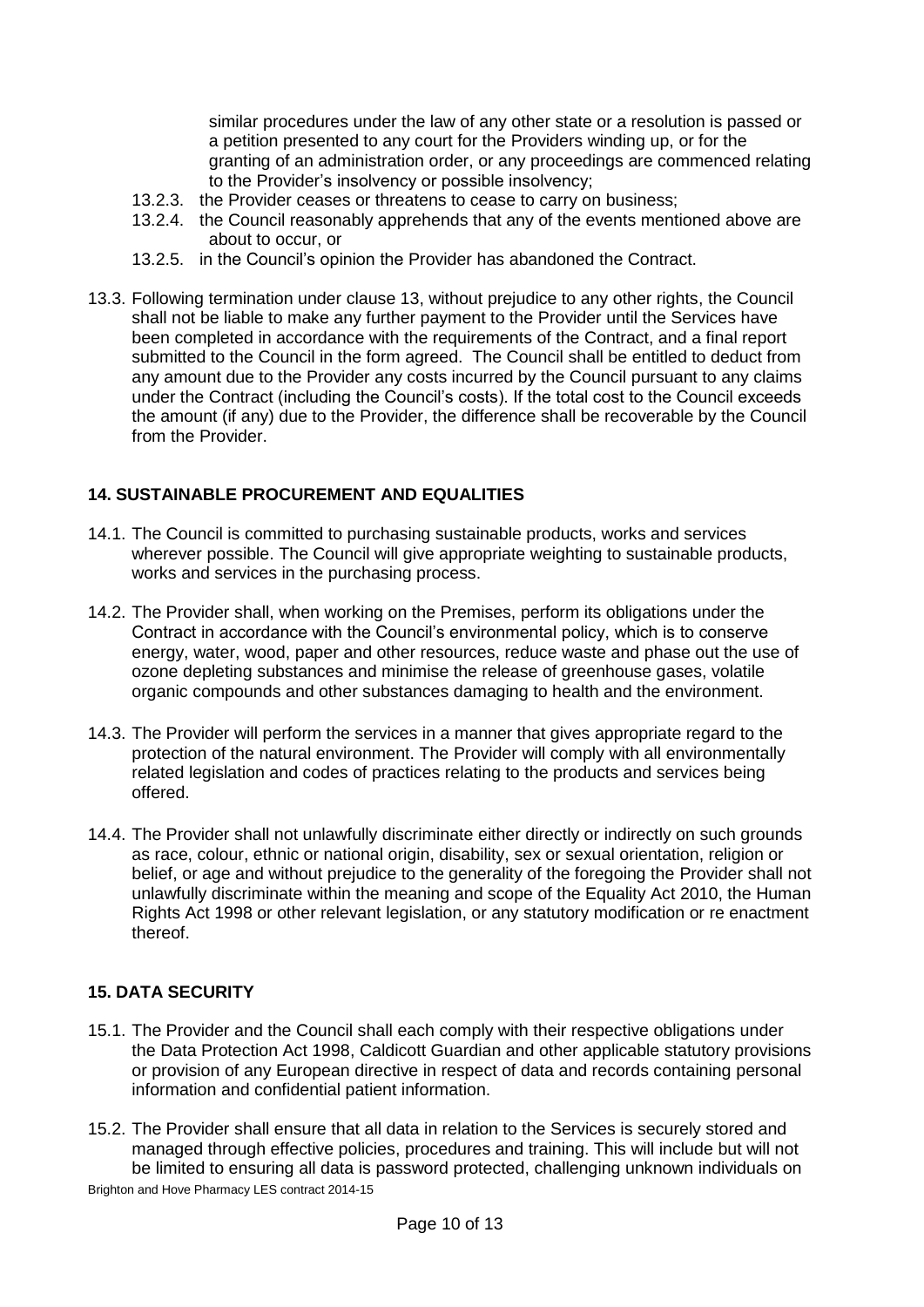your premises and ensuring all paper files are securely stored in a locked location out of hours.

- 15.3. The Provider shall ensure that all data in relation to the Services of named individuals or employees is never left in an unattended vehicle and that all data in relation to the Services on mobile devices (e.g. laptop, blackberry, USB memory sticks) is encrypted.
- 15.4. The Provider shall not transmit, or exchange data by any other means, unless previously agreed with the Council and ensure that Council data is not held longer than required and disposed of properly and securely.

#### **16. GENERAL**

- 16.1. The Provider acknowledges that the Council is subject to the Best Value duty imposed on the Council by Part 1 of the Local Government Act 1999 and Provider shall throughout the Term assist the Council in discharging the Best Value duty by actively promoting, supporting and assisting the Council in meeting its Best Value duty in respect of the Service.
- 16.2. The Provider recognises that the Council is subject to legal duties which may require the release of information under the Freedom of Information Act 2000 or the Environmental Information Regulations 2004 or any other applicable legislation or codes governing access to information and that the Council may be under an obligation to provide information on request. Such information may include matters relating to, arising out of or under this Contract. The Provider will assist the Council to enable the Council to comply with its obligations under the Freedom of Information Act 2000 or other applicable legislation governing access to information. The Provider will respond to any such request for assistance from the Council at its own cost and promptly and in any event within 10 days of receiving the Council's request.
- 16.3. If the Provider comprises two or more parties working together in partnership then each of those parties shall be jointly and severally liable to the Council pursuant to this Contract for any claim arising hereunder.
- 16.4. The Provider shall allow persons nominated by the Council access to all management records and documents in the possession of the Provider in connection with the performance of this Contract, including all accounting records and financial information in the possession, custody or control of the Provider or the Provider's auditors.
- 16.5. The Provider shall not be entitled to assign the Contract or any part of it or sub-contract any of its obligations without the Council's prior written consent.
- 16.6. The Council reserve the right to defer the date of delivery or payment or to cancel the Contract or reduce the Service ordered if the Council are prevented from or delayed in the carrying on the project or business for which the Service is required due to circumstances beyond the Council's reasonable control.
- 16.7. Any waiver by the Council of any breach of, or default under, the Contract by the Provider shall not be considered as a waiver of any subsequent breach of the Contract.
- 16.8. Failure or delay by the Council in enforcing or partially enforcing any provision of the Contract shall not be construed as a waiver of any of the Council's rights under the Contract.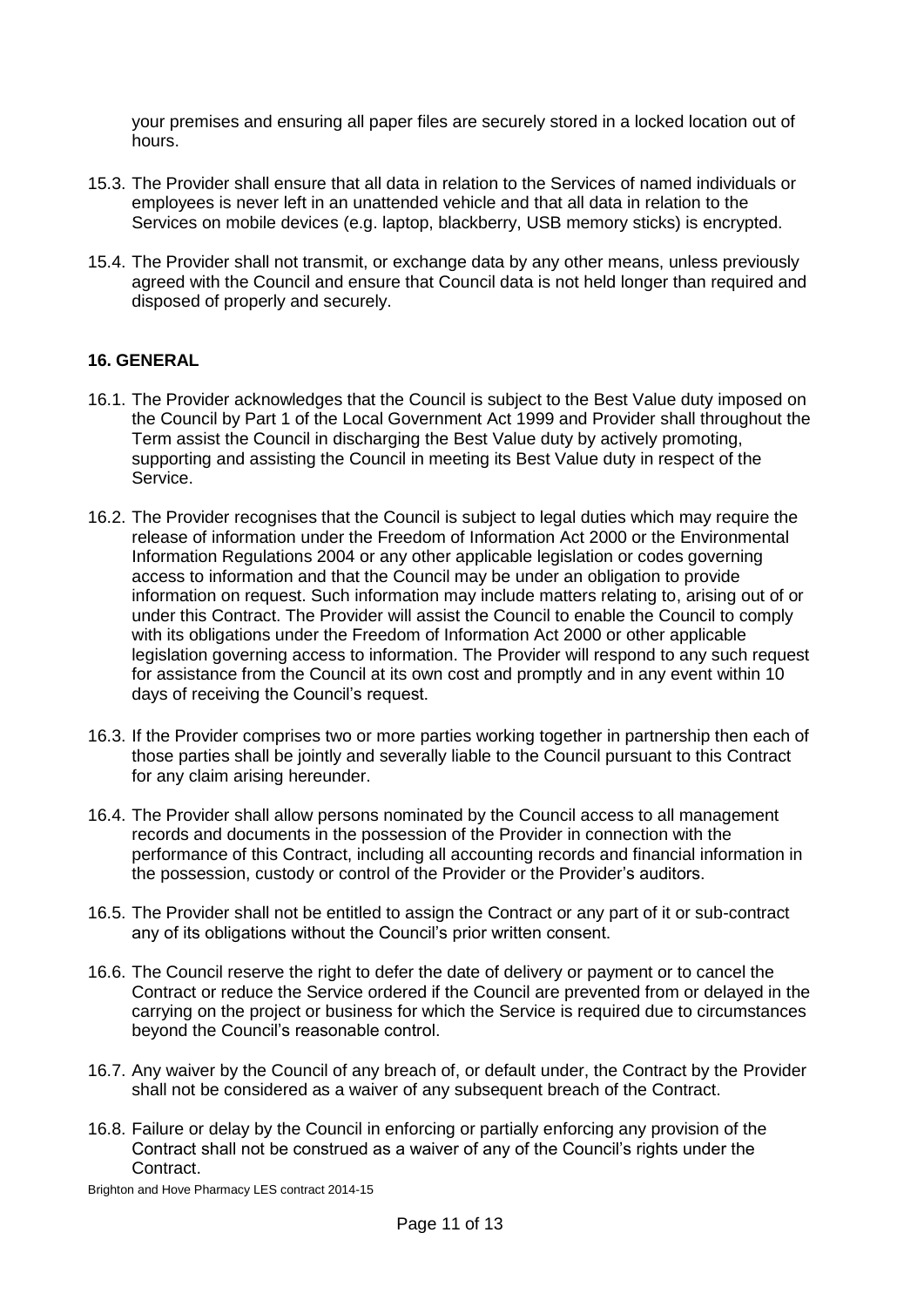- 16.9. If any provision of the Contract is held by any competent authority to be invalid, void, voidable, unenforceable or unreasonable in whole or in part the validity of the other provisions of the Contract and the remainder of the provision in question shall continue in full force and effect.
- 16.10. The Contract shall be subject to English Law in all respects (including formation) and shall be construed and interpreted in accordance with English Law and shall be subject to the jurisdiction of the Courts of England.
- 16.11. This document supersedes all prior agreements of whatever nature and prevails over any other terms and conditions including but not limited to any standard conditions printed and/or contained on any invoice or quotation submitted by the Provider.

This Contract has been entered into on the date stated at the beginning of it

Signed on behalf of Brighton and Hove City Council

| Signature          |   |
|--------------------|---|
| Name               |   |
| Designation        |   |
|                    |   |
|                    |   |
| and on behalf of [ | 1 |
| Designation        |   |
|                    |   |